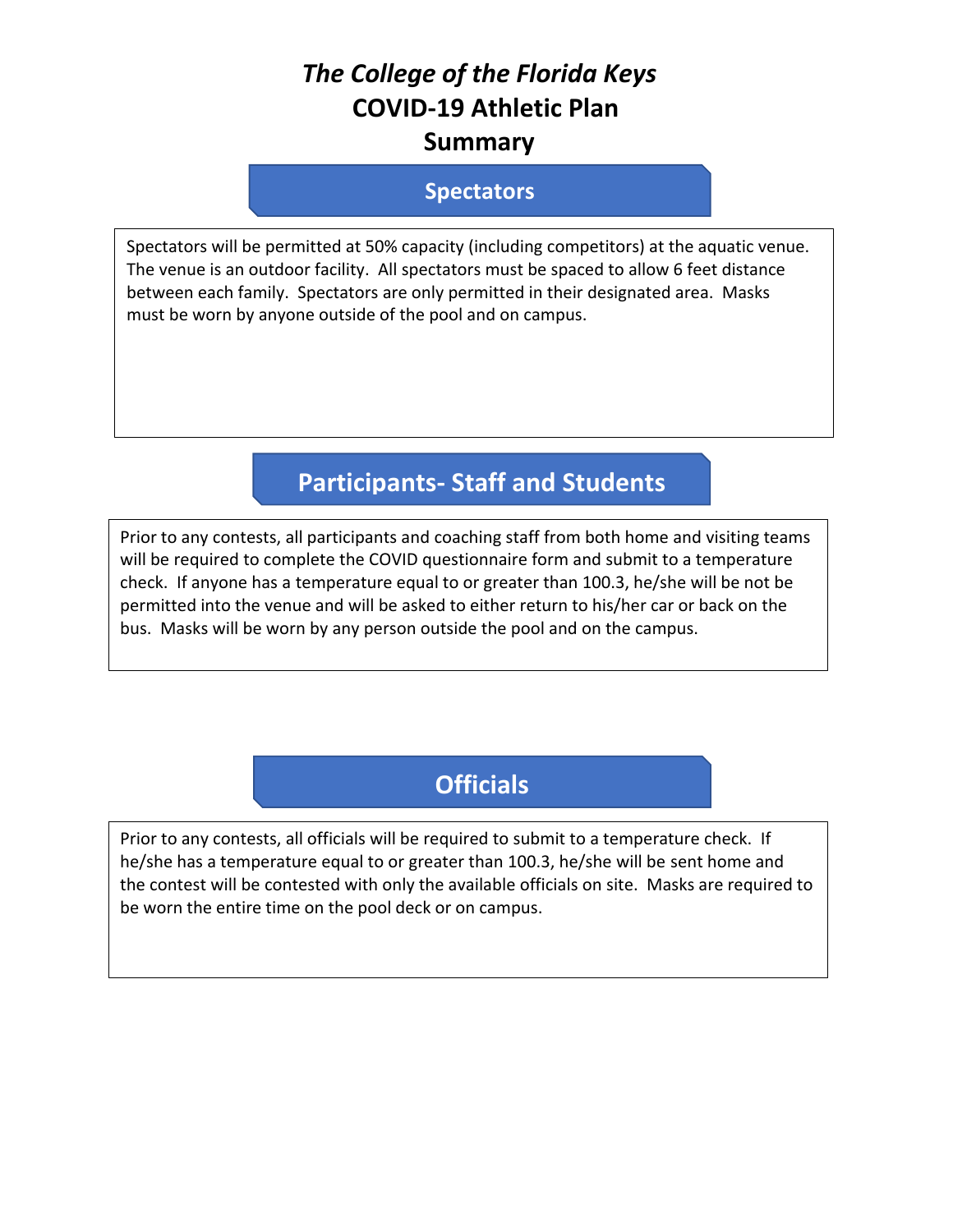### **Game Staff -Score table, PA, etc.**

Masks must be worn at all times while on campus or on the pool deck. All personnel must successfully complete COVID questionnaire and submit to a temperature check. Only those who are within proper limits will be permitted to enter venue.

### **Response Plan Summary**

If any competitor, coach, official, etc. should become symptomatic after screening has taken place, please report immediately to an official or coach so proper safety measures following CDC guidelines can be introduced.